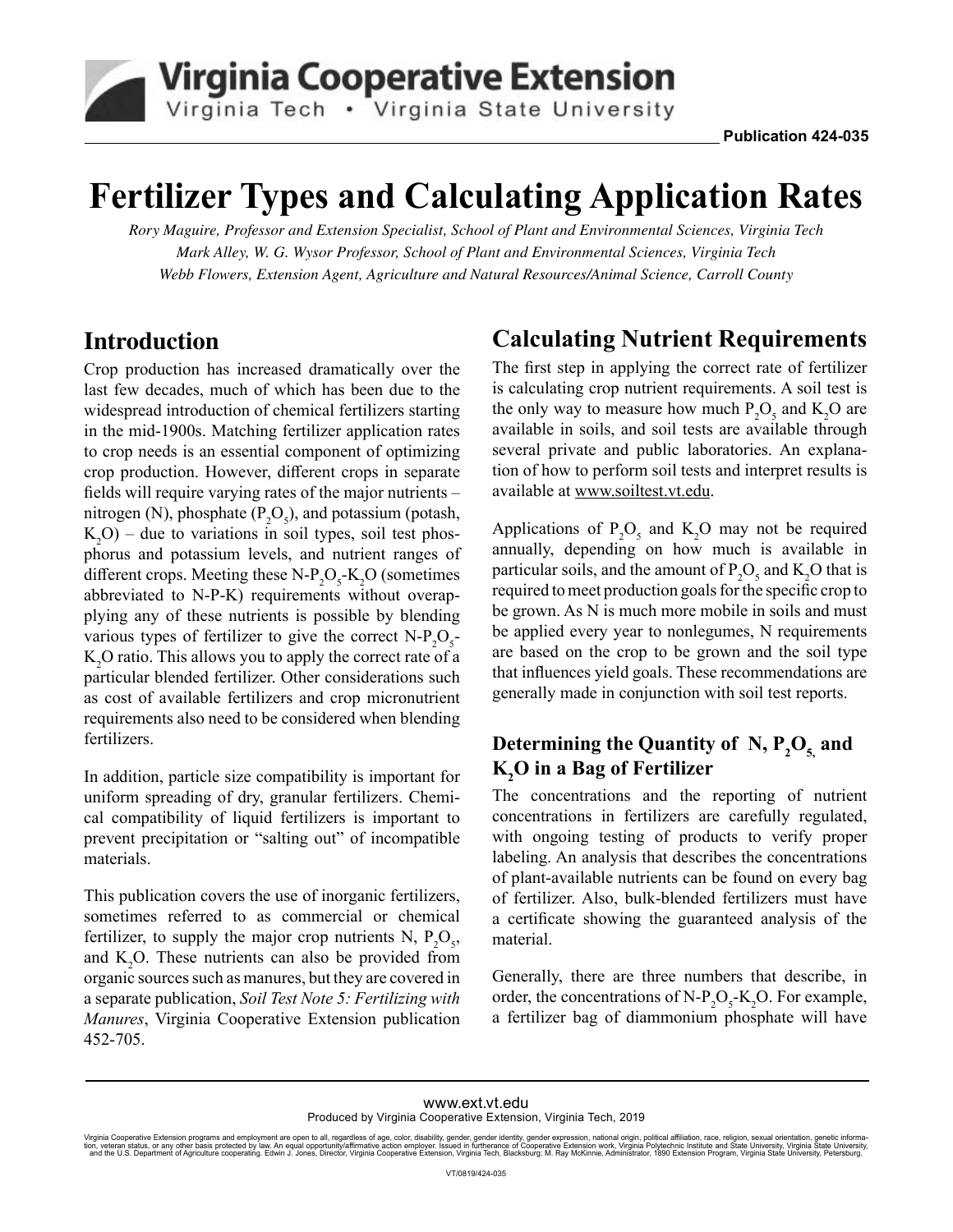the numbers 18-46-0 on it, which means it contains a minimum of 18 percent N, 46 percent  $P_2O_5$ , and no  $K_2O$ by weight. For liquid fertilizers, you need to know the density of the solution, as the nutrient concentration is based on the weight and not the volume. Liquid fertilizers such as 30-0-0 (urea ammonium nitrate or UAN), are often used as starter fertilizers or for sidedressing corn. The  $N-P_2O_5$ - $K_2O$  numbers do not add up to 100 percent, because fertilizers usually contain filler materials that help granule formation and assist with even product application.

Sometimes the fertilizer label provides additional numbers or additional analysis details if there are secondary or micronutrients such as sulfur, boron, or magnesium in the fertilizer. Table 1 gives the nutrient concentrations in several common fertilizer materials that can be applied directly to crops or used to make blended fertilizers. You may observe slight variations in nutrient concentrations of similar fertilizer products, based on the specific manufacturer.

Blended fertilizers are mixes of these fertilizer materials that are made to vary the  $N-P_2O_5-K_2O$  ratio to meet crop requirements. You can find out what blends are available in your area by calling your local fertilizer suppliers and then matching these to your crop requirements.

Common dry, blended fertilizers available include 20-10-10, 20-20-10, 20-20-0, 0-10-40, and many others. Some, such as 10-10-10 and 19-19-19, contain the

same ratio of  $N-P_2O_5-K_2O$ . It is important to recognize that you would have to apply almost twice as much of the 10-10-10 product to get the same nutrient application as with the 19-19-19 product.

A common liquid fertilizer is urea ammonium nitrate, i.e., 30 percent UAN that weighs 10.86 pounds per gallon and contains 30 percent N by weight.

## **Selecting Fertilizer Type, Timing, and Method of Applications**

Phosphate and  $K_2O$  can be land-applied at any time, but normally it is more cost-effective to apply at the same time as N. However, N is more mobile than  $P_2O_5$  and  $\rm K^{}_2\rm O$  in the soil and should be applied as closely as possible to the time of crop uptake. Nitrogen in the form of nitrate can be lost from soils via leaching and can be denitrified to N gas in reducing conditions, such as soils saturated with water.

Ammonium ( $NH_4^+$ ) forms of N are subject to losses through volatilization, especially when surface-applied, but because  $NH_4^+$  has a positive charge, it is retained by soil particles – especially when injected below the soil surface. Substantial amounts of ammonium can also be lost from surface applications of urea, especially during the warm summer months; applications of fertilizer salts, such as ammonium sulfate, at these times, will reduce these losses. If leaching and/or denitrification are known to be concerns, then ammonium forms of N can perform better. One of the main causes of soil acid-

| <b>Material</b>                        | <b>Analysis</b>           | $N(\%)$ | $P_2O_5(\%)$ | $K, O(\%)$ |
|----------------------------------------|---------------------------|---------|--------------|------------|
| Ammonium nitrate                       | $33 - 0 - 0$              | 33      | 0            | 0          |
| Ammonium sulfate <sup>*</sup>          | $21 - 0 - 0 - 24S$        | 21      | $\theta$     | 0          |
| Diammonium phosphate                   | $18-46-0$                 | 18      | 46           | $^{(1)}$   |
| Potassium chloride (muriate of potash) | $0 - 0 - 60$              |         | 0            | 60         |
| Potassium sulfate**                    | $0 - 0 - 50 - 16S$        |         | 0            | 50         |
| Potassium magnesium sulfate***         | $0 - 0 - 22 - 23S - 11Mg$ |         | 0            | 22         |
| Triple super phosphate                 | $0 - 46 - 0$              |         | 46           | 0          |
| Urea                                   | $46 - 0 - 0$              | 46      |              | $^{(1)}$   |

#### **Table 1. Common basic fertilizer materials used for blending and their nutrient contents**

*Note:* \*Ammonium sulfate contains 24% sulfur (S)

\*\*Potassium sulfate contains 16% S

\*\*\*Potassium magnesium sulfate contains 23% S and 11% magnesium (Mg)